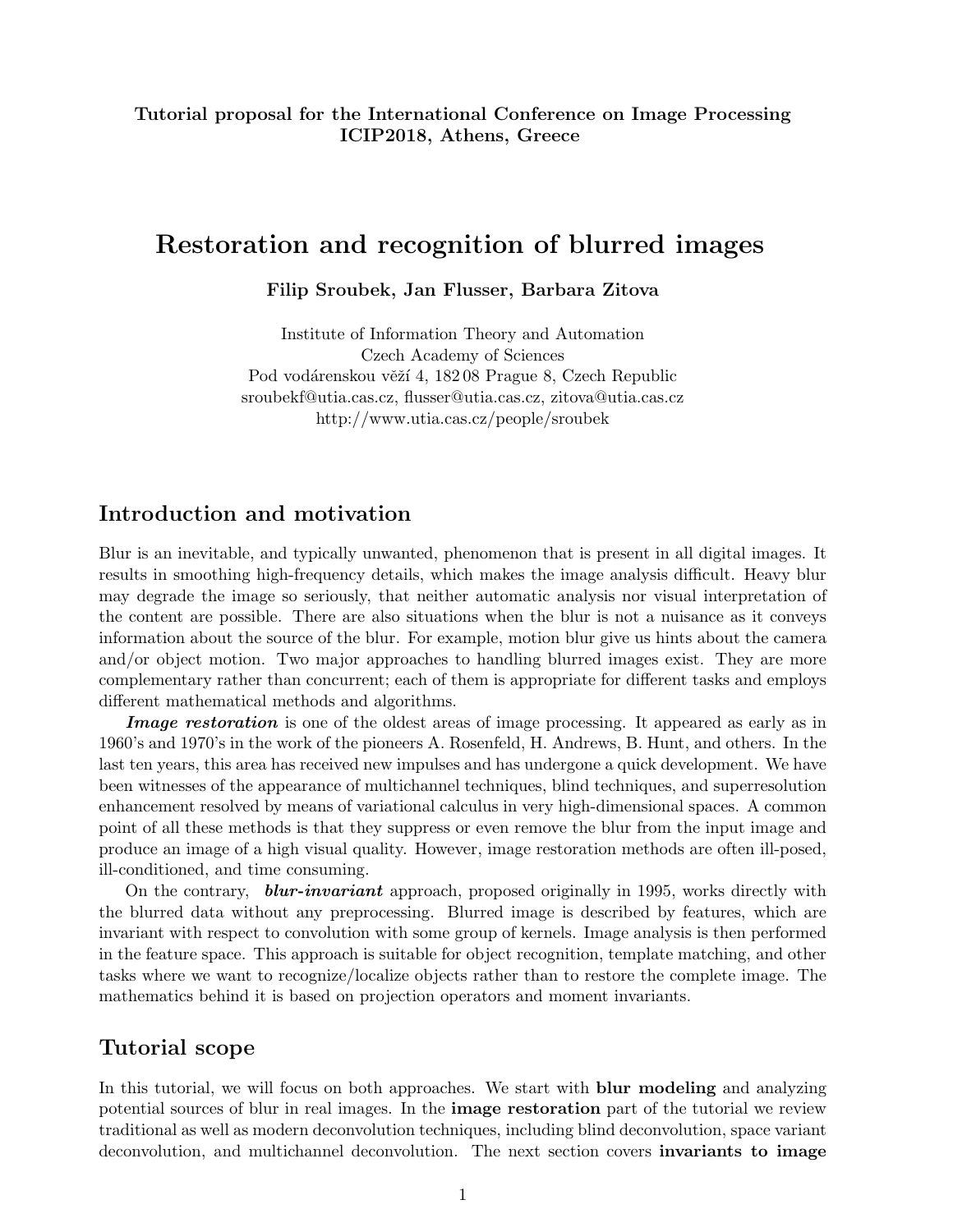

Figure 1: The flowchart of image restoration (left) and of the direct recognition by blur invariants (right).

blurring. The flowchart of both approaches is visualized in Fig. 1. The tutorial will be completed with numerous **demonstrations and practical examples**. The tutorial originates from the 20years speakers' experience in image restoration, deconvolution, invariants, and related fields. Four basic blocks of the tutorial are sketched below.

### Blur modeling

• Relation between the true latent image  $u(x, y)$  and the degraded observed image  $q(x, y)$ :

$$
g = Hu + n,
$$

where  $H$  is the degradation operator and  $n$  is additive noise.

• The most common type of degradation – blur – modeled as space-variant convolution

$$
[Hu](x,y) = \int u(s,t)h(x-s,y-t,s,t)dsdt,
$$

where  $h(s, t, x, y)$  is called a space-variant convolution kernel (image of a point source at location  $(x, y)$ ).

• Space-invariant blur model –  $h$  fixed in the image space – modeled as standard convolution

$$
[Hu](x,y) = h * u = \int u(s,t)h(x-s,y-t)dsdt.
$$

- Common examples of blurs: out-of-focus, motion, camera shake, or turbulence; see in Fig. 2.
- Blind versus non-blind methods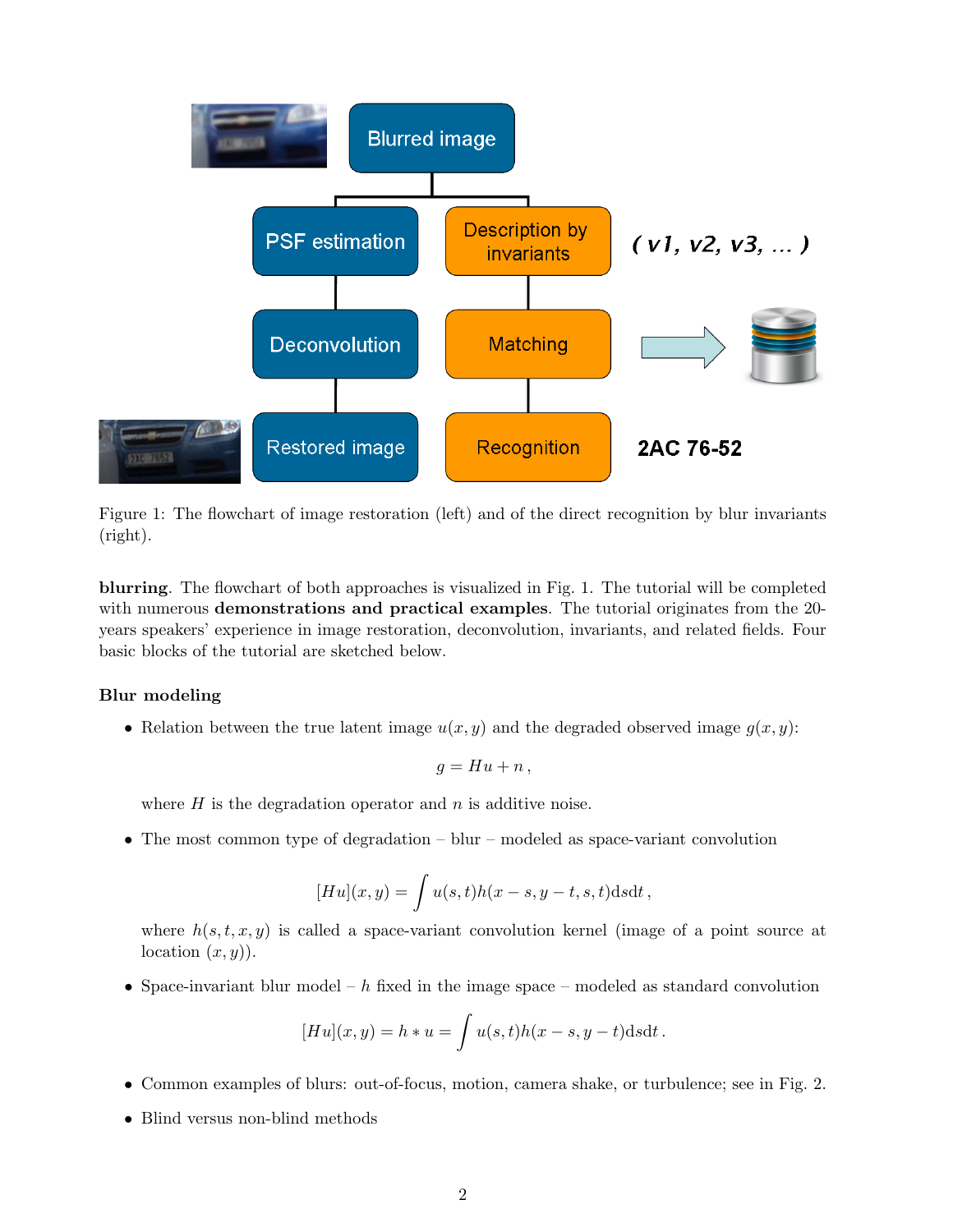

Figure 2: Examples of blurs: (left) three blurs caused by out-of-focus lens with 7-blade diaphragm and different focal length and aperture size; (middle) three blurs caused by camera motion during exposure; (right) two blurs caused by atmospheric turbulence.

### Image restoration

- Traditional non-blind approaches: Wiener filter, constrained optimization, role of image priors
- Single-channel blind methods: maximum a posteriori method, marginalization and the Variational Bayesian strategy, deep learning approaches.
- Multichannel deconvolution: a better-posed problem of multiple blurred observations
- Superresolution: beyond camera resolution
- Space-variant case: parametric models, patch-based approaches, open challenges
- Blur as a cue to understand complex object motion.

### Invariants to image blurring

- The notion of blur invariance
- Projection operators on kernel subspaces.
- Blur invariants in frequency domain. The notion of the *primordial image*. Particular cases for centrosymmetric, radial, N-fold symmetric, dihedral, and Gaussian blur.
- Blur invariants in image domain as recurrent functions of image moments.
- Numerical experiments on the recognition power and stability.

## Applications

Numerous practical applications of image restoration as well as of blur invariants will be presented during the tutorial. We show the use in remote sensing, astronomy, security, forensic imaging, and biomedical imaging. We will also demonstrate the application in consumer photography, implemented in a smartphone.

The invariants to image blurring have found successful applications in face recognition on out-offocused photographs, in normalizing blurred images into the canonical forms, in template-to-scene matching of satellite images , in blurred digit and character recognition, in registration of images obtained by digital subtraction angiography, and in focus/defocus quantitative measurement. Many of these applications will be presented in the tutorial.

# Required prior knowledge

There is no specific required knowledge of the tutorial participants except standard undergraduate courses of image processing and pattern recognition. The tutorial is self-contained.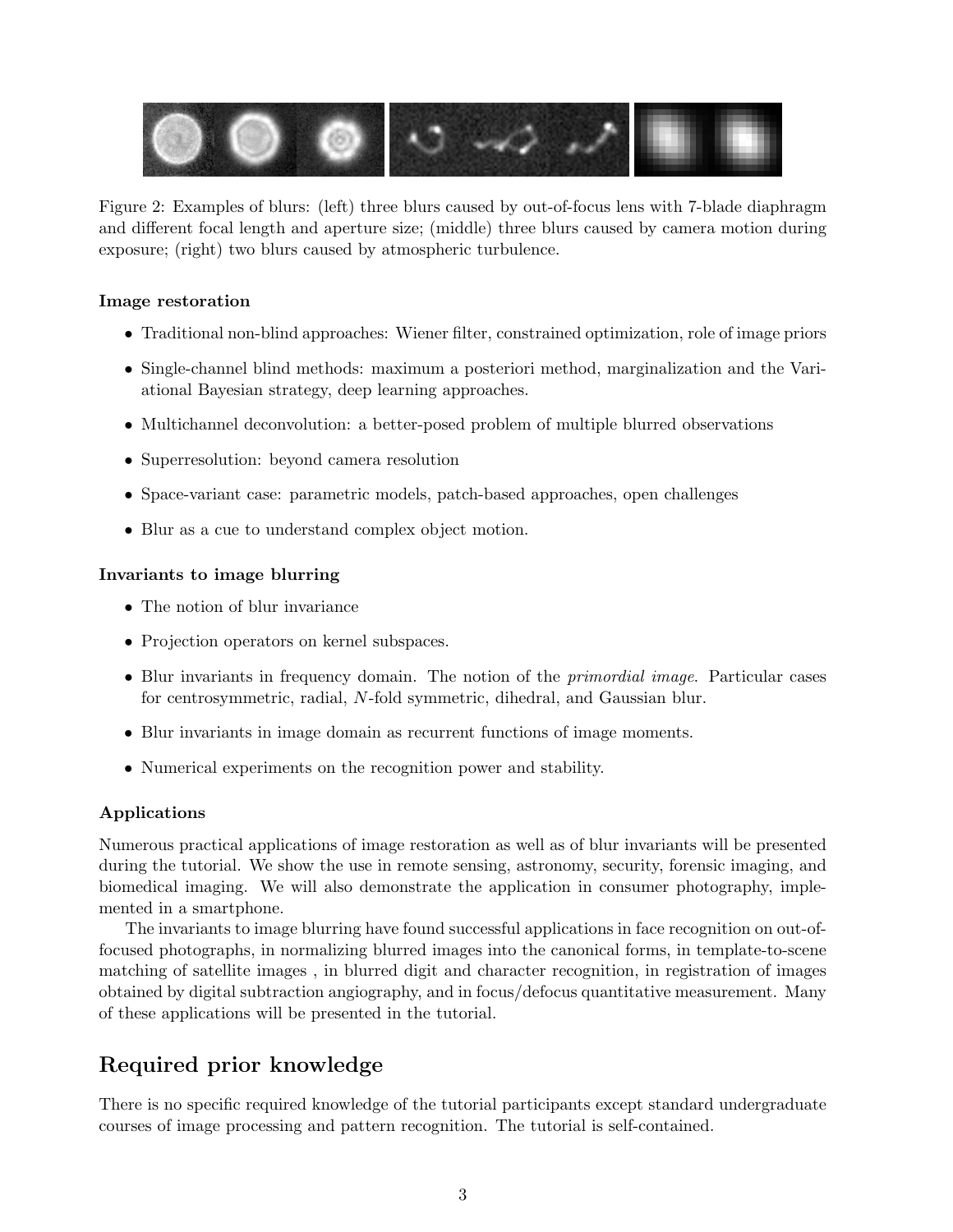# Target audience and time allocation

The target audience of the tutorial are

- Researchers from all application areas who need to analyze blurred images
- Software professionals, industry researchers, and application developers of Computer Vision or Image Processing software.
- Graduate students of computer science, artificial intelligence, image analysis, pattern recognition, and related areas.

Tutorial duration – half day (three to four hours including a 30-minute break).

## Supplementary reading

The tutorial is not based on any single book or paper. For the attendees interested to learn more on this subject, we recommend the following monographs as the main references:

- Campisi P. and Egiazarian K., ed.: *Blind Image Deconvolution: Theory and Application*, CRC Press, 2007.
- Milanfar P., ed.: Super-resolution imaging, CRC Press, 2010.
- Rajagopalan A. N. and Chellappa R., ed.: *Motion Deblurring: Algorithms and Systems*, Cambridge University Press, 2014.
- Flusser J., Suk T., Zitová B. : 2D and 3D Image Analysis by Moments, Wiley & Sons, 2016.
- Flusser J., Suk T., Zitová B. : Moments and Moment Invariants in Pattern Recognition, Wiley & Sons, 2009.

Other references to each tutorial section will be provided to the audience during the tutorial.

## Speakers biography

Filip Sroubek received the MS degree in computer science from the Czech Technical University, Prague, Czech Republic in 1998 and the PhD degree in computer science from Charles University, Prague, Czech Republic in 2003. From 2004 to 2006, he was on a postdoctoral position in the Instituto de Optica, CSIC, Madrid, Spain. In 2010 and 2011, he was the Fulbright Visiting Scholar at the University of California, Santa Cruz. He is currently with the Institute of Information Theory and Automation, the Czech Academy of Sciences, as the vice-head of the image processing department, and gives a graduate course on variational methods in image processing at the Czech Technical University and Charles University.

His research covers all aspects of image processing, in particular, image restoration (denoising, blind deconvolution, super-resolution) and image fusion (multimodal, multifocus). He is an author of 8 book chapters and over 60 journal and conference papers. In addition, he co-authored several tutorials at major international conferences (ICIP'05, EUSIPCO'07, CVPR'08, ICCV'15, ICPR'16) and was a keynote speaker at SPIE-IS&T'15 and ICIIP'13. He is a co-inventor of two patents.

His scientific achievements were awarded by several national prizes – the Josef Hlavka Student Prize, the Otto Wichterle Premium of the Czech Academy of Sciences for excellent young scientists, and the Czech Science Foundation Award.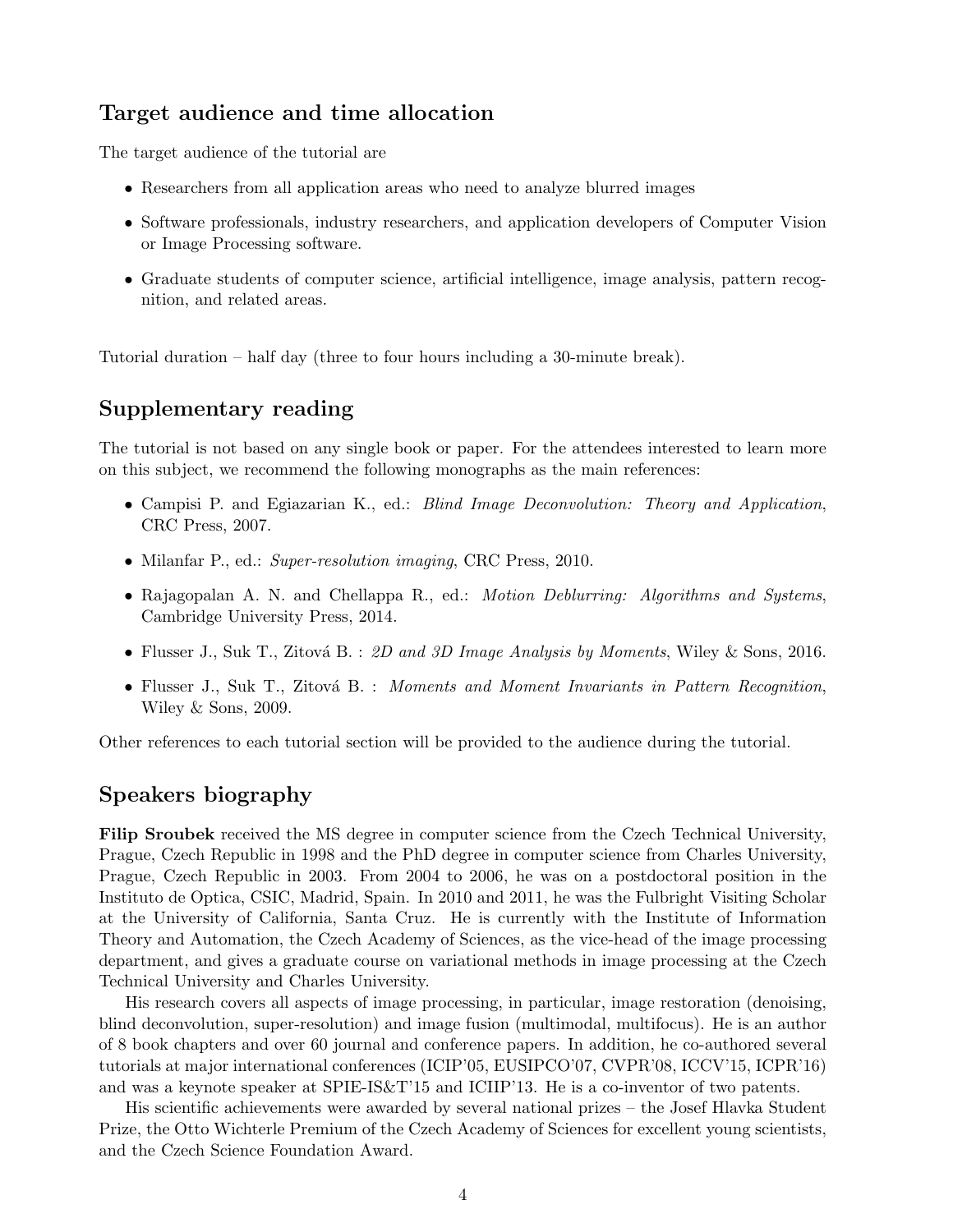**Jan Flusser** received the M.Sc. degree in mathematical engineering from the Czech Technical University, Prague, Czech Republic in 1985 and the Ph.D. degree in computer science from the Czechoslovak Academy of Sciences in 1990. Since 1985 he has been with the Institute of Information Theory and Automation, Academy of Sciences of the Czech Republic, Prague. In 1995-2007 he was holding the position of a head of Department of Image Processing. In 2007 he was appointed the Director of the Institute. Since 1991 he has been also affiliated with the Faculty of Mathematics and Physics, Charles University, Prague and with the Czech Technical University, Prague (full professorship in 2004), where he gives undergraduate and graduate courses on Digital Image Processing and Pattern Recognition and specialized graduate course on Invariants and wavelets. He has research and teaching experience from many universities and institutions worldwide.

Jan Flusser has a 25-years experience in basic and applied research on the field of image analysis, pattern recognition, and related fields. He has been involved in applications in remote sensing, medicine, and astronomy. He has authored and coauthored more than 200 research publications in these areas. He has presented more than 20 tutorials and invited/keynote talks at international conferences (ICIP'05, ICIP'07, EUSIPCO'07, CVPR'08, FUSION'08, SPPRA'09, SCIA'09, ICIP'09, SPPRA'10, COMPSTAT'06, WIO'06, DICTA'07, AIA'14, ICPR'16, and others). Slides of selected tutorials are available at http://zoi.utia.cas.cz/tutorials. Some of his journal papers became classical and are frequently cited (Google Scholar reports more than 10 000 citations of J. Flusser's publications).

J. Flusser has received several national and international scientific awards and prizes (Scopus 1000 Award, Felber Medal, Czech Science Foundation Award, The Czech Academy of Sciences Prize, and several best paper awards). His book Moments and Moment Invariants in Pattern Recognition, Wiley, 2009, has become the world-wide textbook and the main reference on the field of moment-based image analysis.

Barbara Zitova received the M.Sc. degree in computer science and the Ph.D. degree in software systems from Charles University, Prague, Czech Republic, in 1995 and 2000, respectively. Since 1995, she has been with the Institute of Information Theory and Automation, Czech Academy of Sciences. Since 2008, she has been the Head of the Department of Image Processing. She gives undergraduate and graduate courses on digital image processing and wavelets in image processing with the Czech Technical University and Charles University. Her research interests include geometric invariants, image enhancement, image registration and image fusion, and image processing applications in cultural heritage and medical imaging.

She has authored/co-authored over 60 research publications in these areas, including mono graphs Moments and Moment Invariants in Pattern Recognition (Wiley, 2009), 2D and 3D Image Analysis by Moments (Wiley, 2016), and tutorials at major conferences (ICIP'05, ICIP'07, EU-SIPCO'07, CVPR'08, ICIP'09, ICPR'16). Some of her journal papers became classical and are frequently cited (Google Scholar reports more than 7 000 citations of B. Zitova's publications).

She has received several awards - the Josef Hlavka Student Prize, the Otto Wichterle Premium of the Czech Academy of Sciences for excellent young scientists, Czech Science Foundation Award, The Czech Academy of Sciences Prize, several best paper awards, and the SCOPUS 1000 Award for more than 1000 citations of a single paper in 2010.

### Selected speakers' publications relevant to the tutorial

#### Books

Flusser J., Suk T., Zitová B. : Moments and Moment Invariants in Pattern Recognition, Wiley & Sons Ltd., 2009, 317 pp., ISBN 978-0-470-69987-4, http://zoi.utia.cas.cz/moment invariants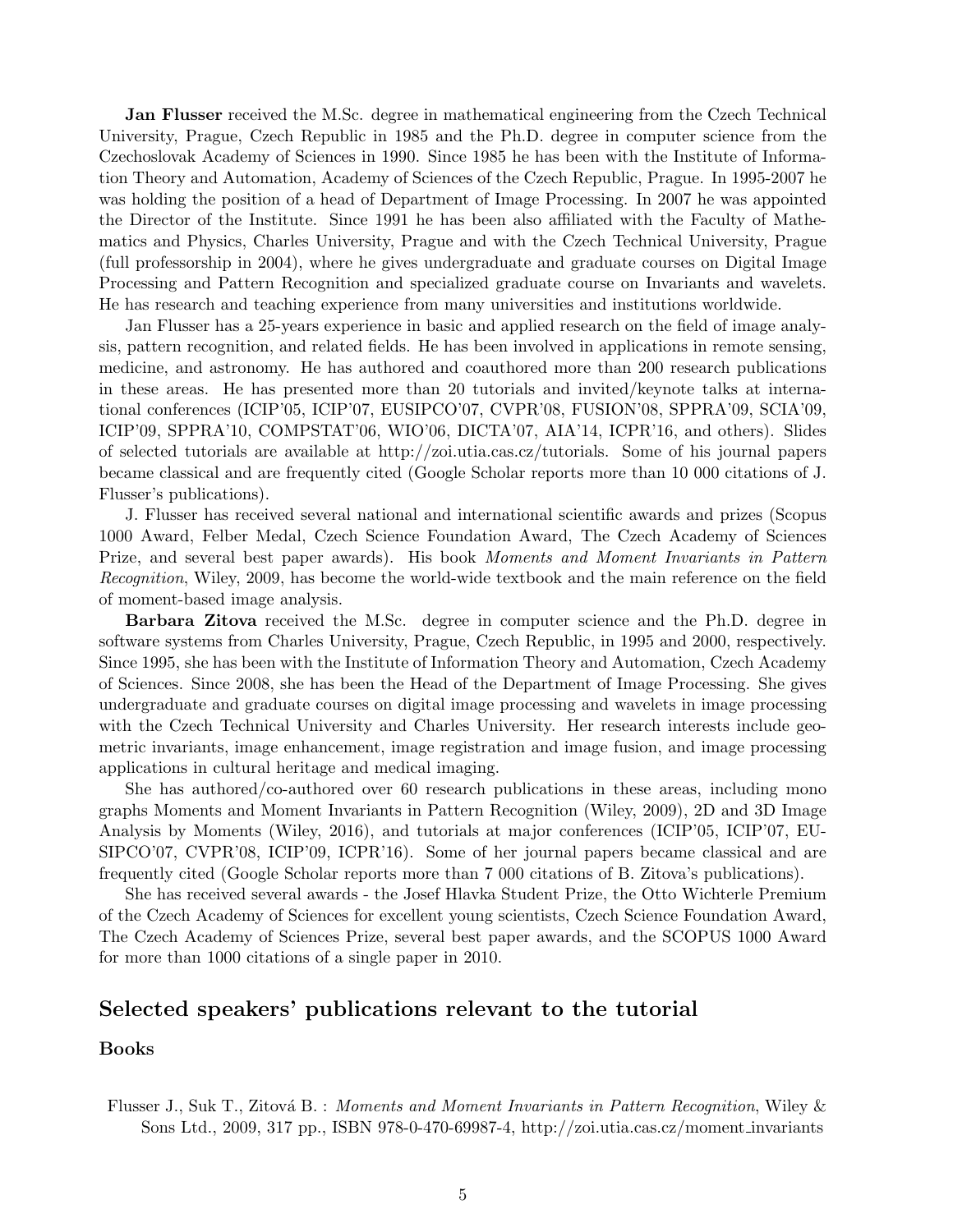- Flusser J., Suk T., Zitová B. : Moments and Moment Invariants in Pattern Recognition (Chinese Edition), Univ. of Science and Technology of China Press, 2014 (in Chinese)
- Flusser J., Suk T., Zitová B. : 2D and 3D Image Analysis by Moments, Wiley & Sons Ltd., 2016, 550 pp., ISBN 978-1-119-03935-8, http://zoi.utia.cas.cz/moment invariants2.

#### Journal papers

- Flusser J. : "An Adaptive Method for Image Registration", Pattern Recognition, vol. 25, pp. 45-54, 1992
- Flusser J., Suk T. : "Pattern Recognition by Affine Moment Invariants", Pattern Recognition, vol. 26, pp. 167-174, 1993
- Matúš F., Flusser J. : "Image Representations via a Finite Radon Transform", IEEE Trans. Pattern Anal. Mach. Intell., vol. 15, pp. 996-1006, 1993
- Flusser J., Suk T. : "A Moment-Based Approach to Registration of Images with Affine Geometric Distortion", IEEE Trans. Geosci. Remote Sensing, vol. 32, pp. 382-387, 1994
- Flusser J., Suk T., Saic S. : Image Features Invariant with Respect to Blur", Pattern Recognition, vol. 28, pp. 1723-1732, 1995
- Flusser J., Suk T., Saic S. : "Recognition of Blurred Images by the Method of Moments", IEEE Trans. Image Proc., vol. 5, pp. 533-538, 1996
- Flusser J., Suk T. : "Degraded Image Analysis: An Invariant Approach", IEEE Trans. Pattern Anal. Mach. Intell., vol. 20, pp. 590-603, 1998
- Flusser J., Zitová B. : "Combined Invariants to Linear Filtering and Rotation", Int'l. J. Pattern Recognition Art. Intell., vol. 13, pp. 1123-1136, 1999
- Flusser J. : "On the Independence of Rotation Moment Invariants", Pattern Recognition, vol. 33, pp. 1405-1410, 2000
- Flusser J. : "Refined Moment Calculation using Image Block Representation", IEEE Trans. Image Proc., vol. 9, pp. 1977-1978, 2000
- Flusser J., Boldyš J., Zitová B. : "Invariants to Convolution in Arbitrary Dimensions", J. Mathematical Imaging and Vision, vol. 13, pp. 101-113, 2000
- Flusser J. : "On the Inverse Problem of Rotation Moment Invariants", Pattern Recognition, vol. 35, pp. 3015-3017, 2002
- Flusser J. : "Affine Invariants of Convex Polygons", IEEE Trans. Image Proc., vol. 11, pp. 1117-1118, 2002
- Flusser J., Boldyš J., Zitová B. : "Moment Forms Invariant to Rotation and Blur in Arbitrary Number of Dimensions", IEEE Trans. Pattern Anal. Mach. Intell., vol. 25, pp. 234-246, 2003
- Sroubek F., Flusser J. : "Multichannel Blind Iterative Image Restoration", IEEE Trans. Image *Proc.*, vol. 12, pp. 1094-1106, 2003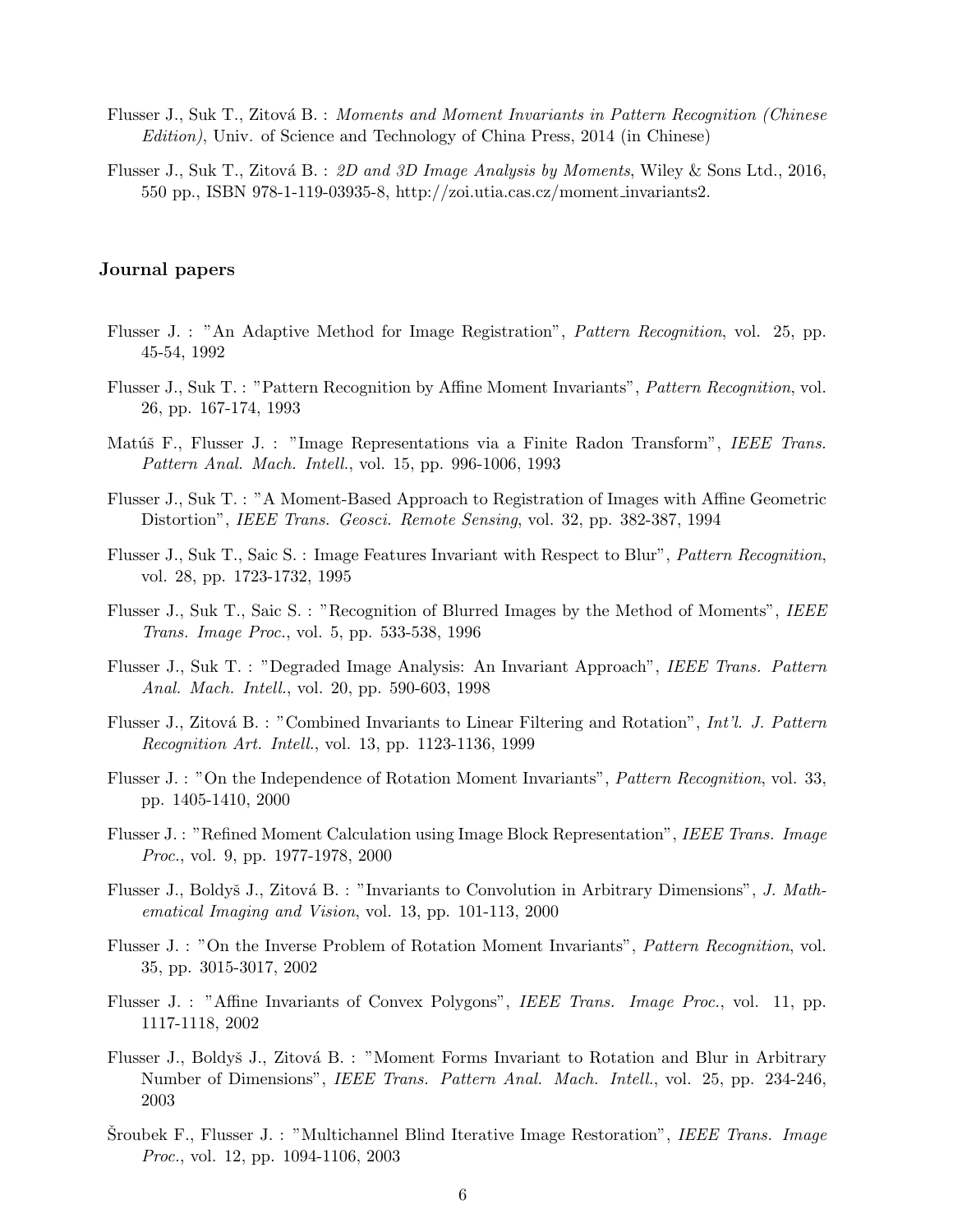- Zitová B., Flusser J. : "Image Registration Methods: A Survey", Image and Vision Computing, vol. 21, pp. 977-1000, 2003
- Suk T., Flusser J. : "Combined Blur and Affine Moment Invariants and their Use in Pattern Recognition", Pattern Recognition, vol. 36, pp. 2895-2907, 2003
- Kaspar R., Zitova B.: "Weighted thin-plate spline image denoising", Pattern Recognition, vol. 36, pp. 3027-3030 , 2003
- Suk T., Flusser J. : "Projective Moment Invariants", IEEE Trans. Pattern Anal. Mach. Intell., vol. 26, pp. 1364-1367, 2004
- Sroubek F., Flusser J. : "Multichannel Blind Deconvolution of Spatially Misaligned Images", IEEE Trans. Image Processing, vol. 14, pp. 874-883, 2005
- Sroubek F., Flusser J. : "Resolution Enhancement via Probabilistic Deconvolution of Multiple Degraded Images", Pattern Recognition Letters, vol. 27, pp. 287-293, 2006
- Flusser J., Suk T. : "Rotation Moment Invariants for Recognition of Symmetric Objects", IEEE Trans. Image Proc., vol. 15, pp. 3784-3790, 2006
- Sroubek F., Cristobal G., Flusser J.,  $: "A$  Unified Approach to Superresolution and Multichannel Blind Deconvolution", IEEE Trans. Image Processing, vol. 16, pp. 2322-2332, 2007
- Sorel M., Flusser J. : "Space-Variant Restoration of Images Degraded by Camera Motion Blur", IEEE Trans. Image Proc., vol. 17, pp. 105-116, 2008
- Boldyš J., Flusser J. : "Extension of Moment Features Invariance to Blur", J. Mathematical Imaging and Vision, vol. 32, pp. 227-238, 2008
- Flusser J., Kautsky J., Sroubek F. : "Implicit Moment Invariants", *Int'l. J. Computer Vision*, vol. 86, pp. 72-86, 2010
- Suk T., Flusser J. : "Affine Moment Invariants Generated by Graph Method", Pattern Recognition, vol. 44, pp. 2047-2056, 2011
- Kautsky J., Flusser J. : "Blur Invariants Constructed from Arbitrary Moments", IEEE Trans. *Image Proc.*, vol. 20, pp. 3606-3611, 2011
- Suk T., Hoschl C., Flusser J. : "Decomposition of Binary Images A Survey and Comparison", Pattern Recognition, vol. 45, No. 12, pp. 4279-4291, 2012
- Sroubek F., Milanfar P. : "Robust multichannel blind deconvolution via fast alternating minimization", IEEE Transactions on Image Processing, vol. 21, No. 4, pp 1687-1700, 2012
- Pedone M., Flusser J., Heikkila J. : "Blur Invariant Translational Image Registration for N-fold Symmetric Blurs", IEEE Trans. Image Proc., vol. 22, No. 9, pp. 3676-3689, 2013
- Flusser J., Suk T., Boldys J., Zitova B. : "Projection Operators and Moment Invariants to Image Blurring", IEEE Trans. Pattern Anal. Mach. Intell., vol. 37, No. 4, pp. 786-802, 2015
- Benes M., Zitova B.: "Performance evaluation of image segmentation algorithms on microscopic image data", Journal of Microscopy, vol. 257, pp. 6585, 2015
- Pedone M., Flusser J., Heikkila J. : "Registration of Images with N-fold Dihedral Blur", IEEE Trans. Image Proc., vol. 24, No. 3, pp. 1036-1045, 2015